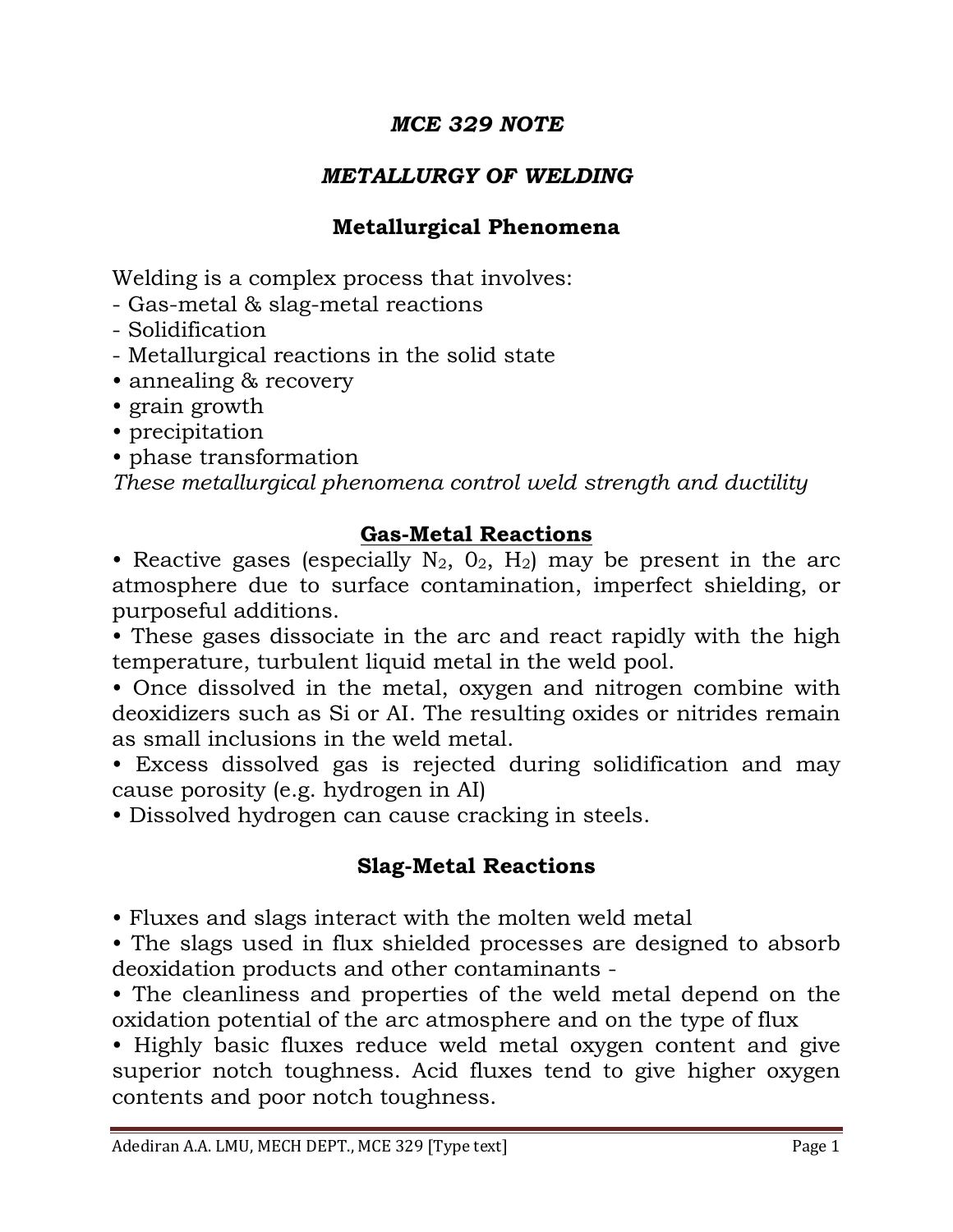• Fluxes may also be used to modify weld metal composition by transfer of alloying elements from the slag to the liquid metal.

### **Dilution**

• Dilution results from mixing of filler and base metals

- Dilution ratio is the mass of base metal melted divided by the total mass of melted metal

• Weld pool mixing results in a uniform fused zone, except when large differences exist between filler and parent composition

• A sharp boundary lies between the fused zone and base metal

• Dilution is influenced by joint preparation, welding process and procedure

Low dilution



High dilution



### **Solidification**

 $\bullet$  Factors controlling the solidification modes of metals are:

- temperature gradient
- composition
- rate of solidification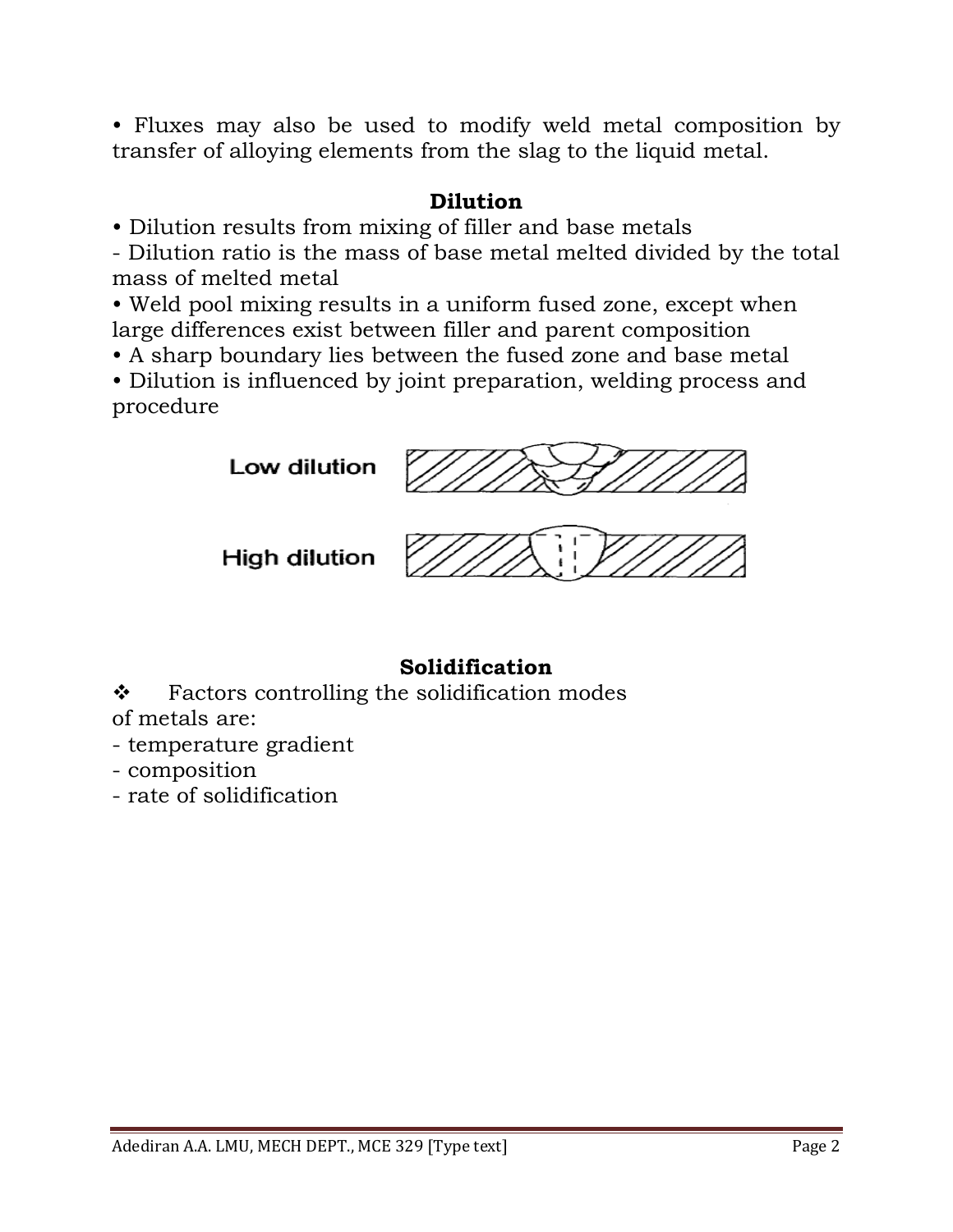# **Weld Solidification Macrostructure**



#### **Annealing and Recrystallization**

• Welding has little effect on the properties of *annealed* single phase alloys that are strengthened by *solution strengthening*

- e.g. hot rolled low carbon steels, austenitic stainless steels, commercially pure aluminum, titanium and zirconium.

• However, when such materials are strengthened by cold work, the weld thermal cycle induces recrystallization and grain growth

• The welding heat anneals the heat affected zone, reducing its strength and increasing ductility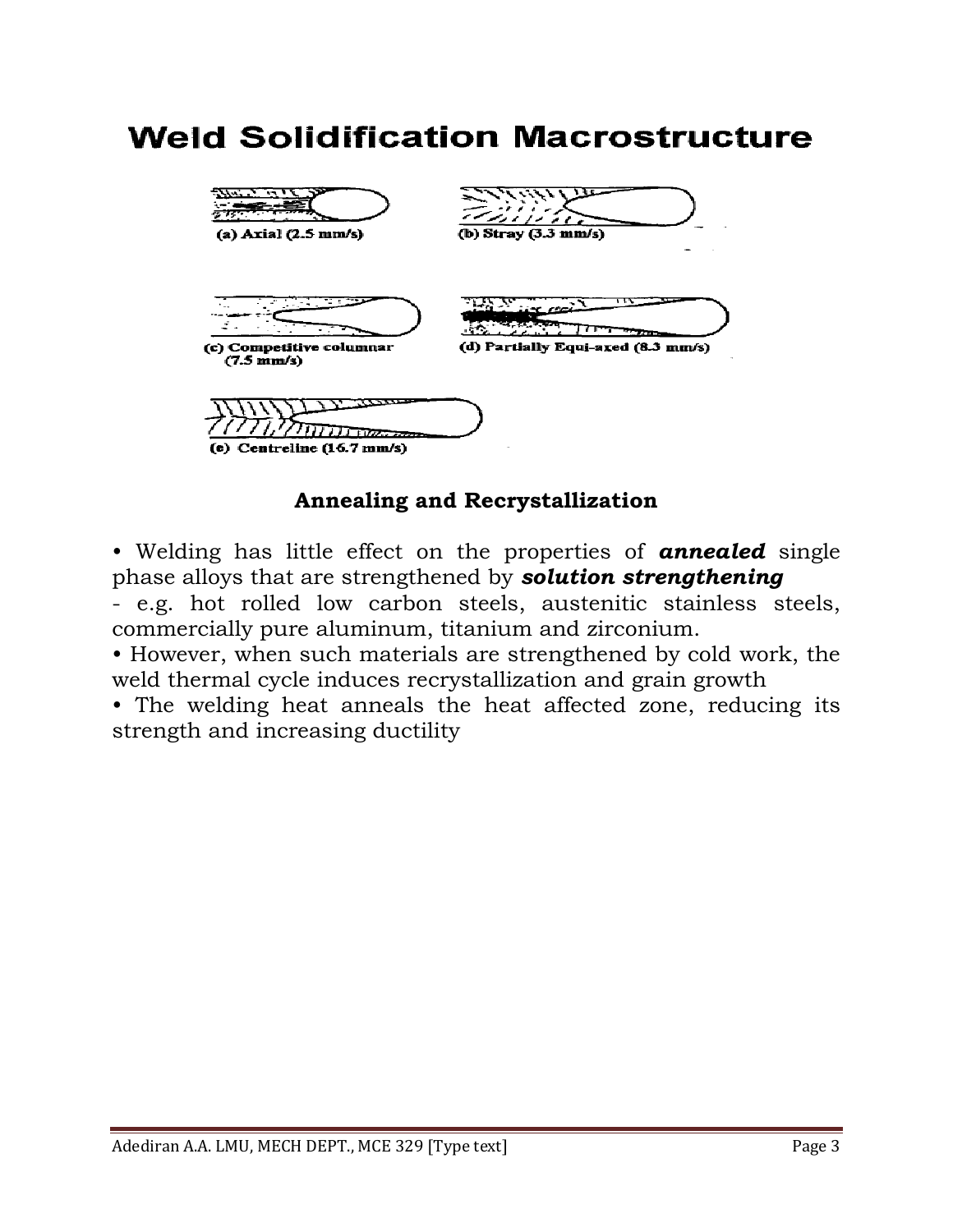

*Figure x: the effect of cold work and annealing*



### *Figure xx: showing the weld and HAZ*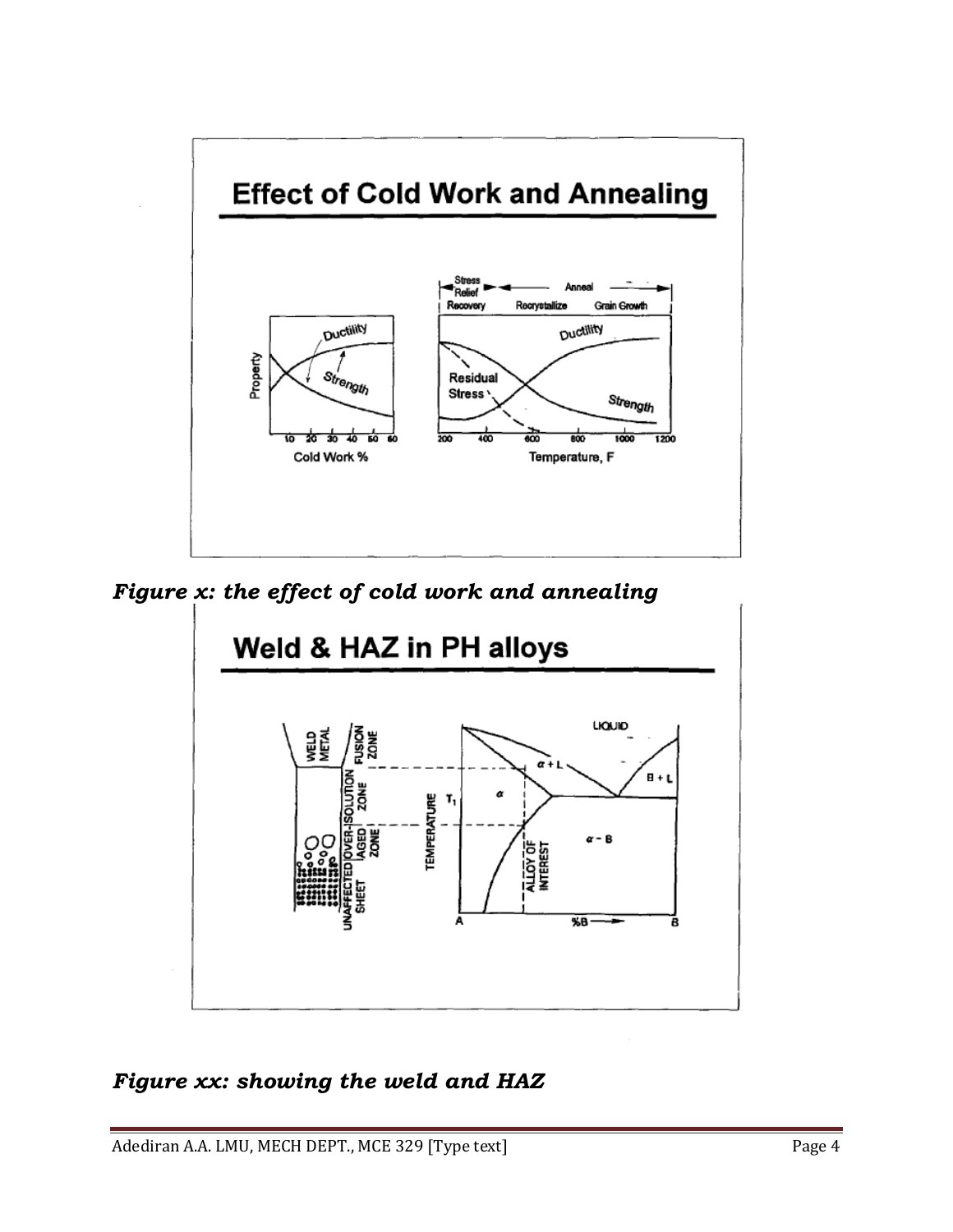### **Phase Transformations**

•The properties of steels are influenced by the phase transformations they undergo on heating and cooling

• Iron solidifies as a body-centred crystal structure named deltaferrite

• On further cooling it transforms to a face-centred cubic crystalline phase called gamma iron or austenite

• The austenite subsequently transforms back to a body-centred cubic form known as alpha iron or ferrite

A welded joint consists of:

**☆** weld metal

Melted and re-solidified base metal mixed with filler metal (if added)  $\div$  heat affected zone (HAZ)

The region around the weld whose properties or microstructure are affected by the thermal cycle- reheating also alters the structure of under1ying weld metal in multi-pass welds

❖ and base metal

# *Welding defects*

*1.* Incomplete fusion and joint penetration.

2. Inclusions: oxides, slag and tungsten.

3. Geometric imperfections: undercutting, underfill, excessive reinforcement, surface irregularities, drop through and mismatch. 4. Metallurgical Defects:

a) Defects related to segregation:

hot cracking and micro fissures;

cold cracking, delayed cracking, porosity and subsurface shrinkage.

b) Imperfections induced by metallurgical reactions:

embrittlement;

metallurgical notches.

5. Other imperfections: arc strikes, weld spatter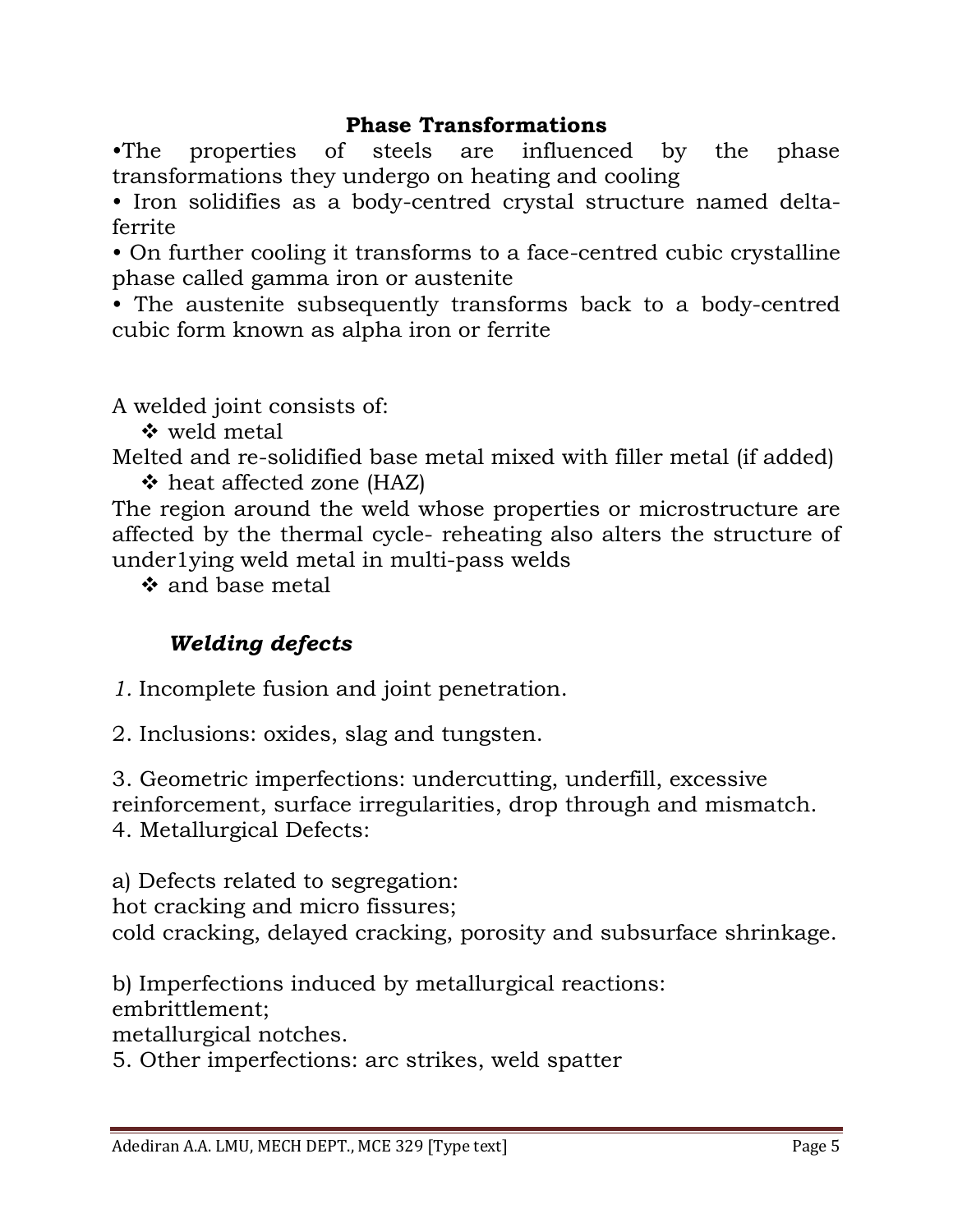When a weld is made, following factors occur:

- $\triangle$  The changes of temperature
- $\div$  The growth of dimensions
- $\triangle$  The phase transformation etc.

The rate of cooling or quench is of primary importance and this is controlled by the process, procedure, metal and mass.

Example: The electroslag has the lowest cooling rate among welding methods, while the gas metal arc has a much faster cooling rate.



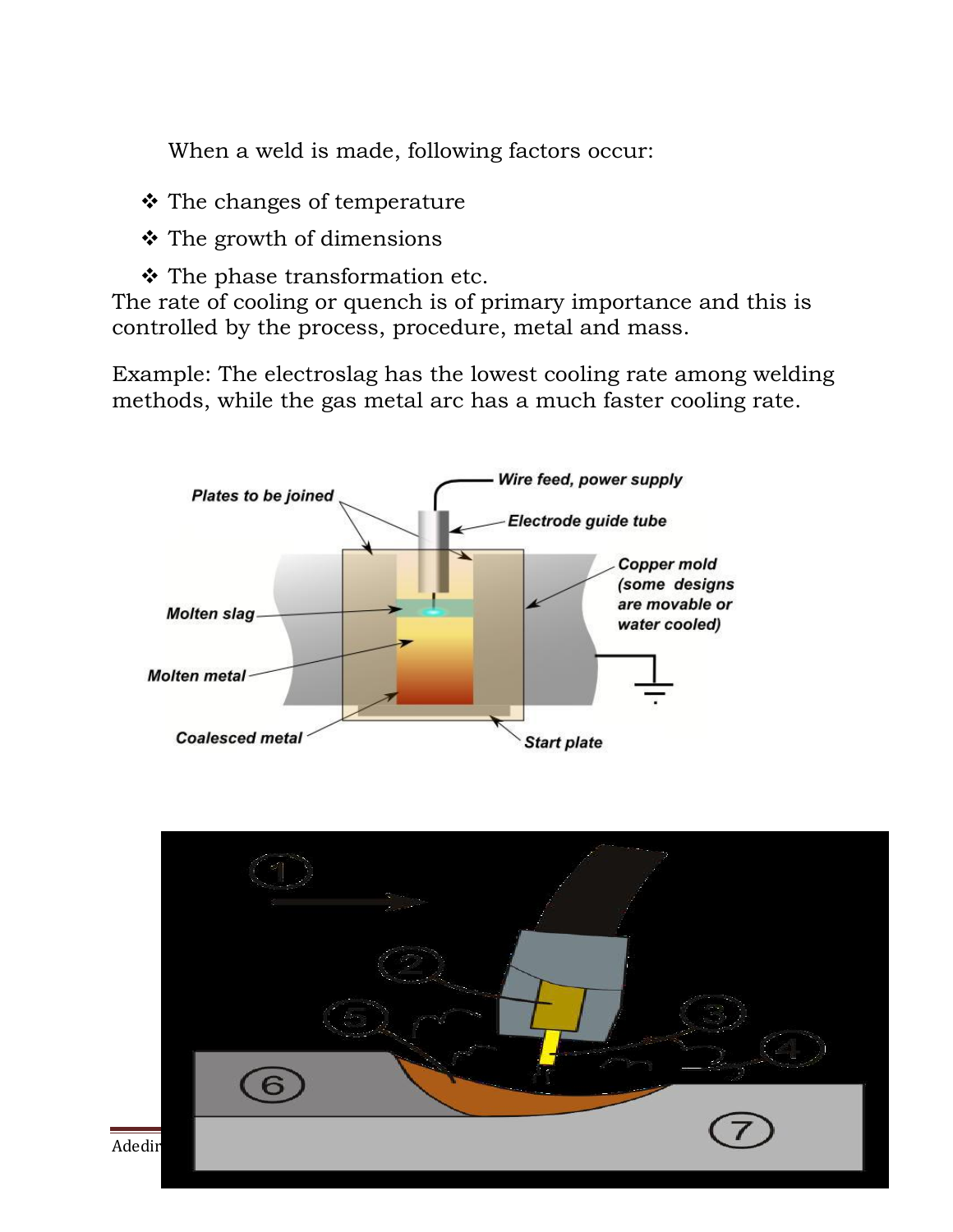

# *The heat-affected-zone (HAZ)*

The area between the interface of the deposited weld metal, and extending into the base metal far enough that any phase change occurs, is known as the heat-affected-zone (HAZ).

 $\Box$  HAZ is a portion of the weld since it influences the sevice life of the weld.

 $\Box$ HAZ is the most critical in many welds. For instance, when welding hardenable steel, HAZ can increase in hardness to an undesirable level. When welding hardened steel, HAZ can become a softened zone since the heat of the weld has annealed the hardended metal.